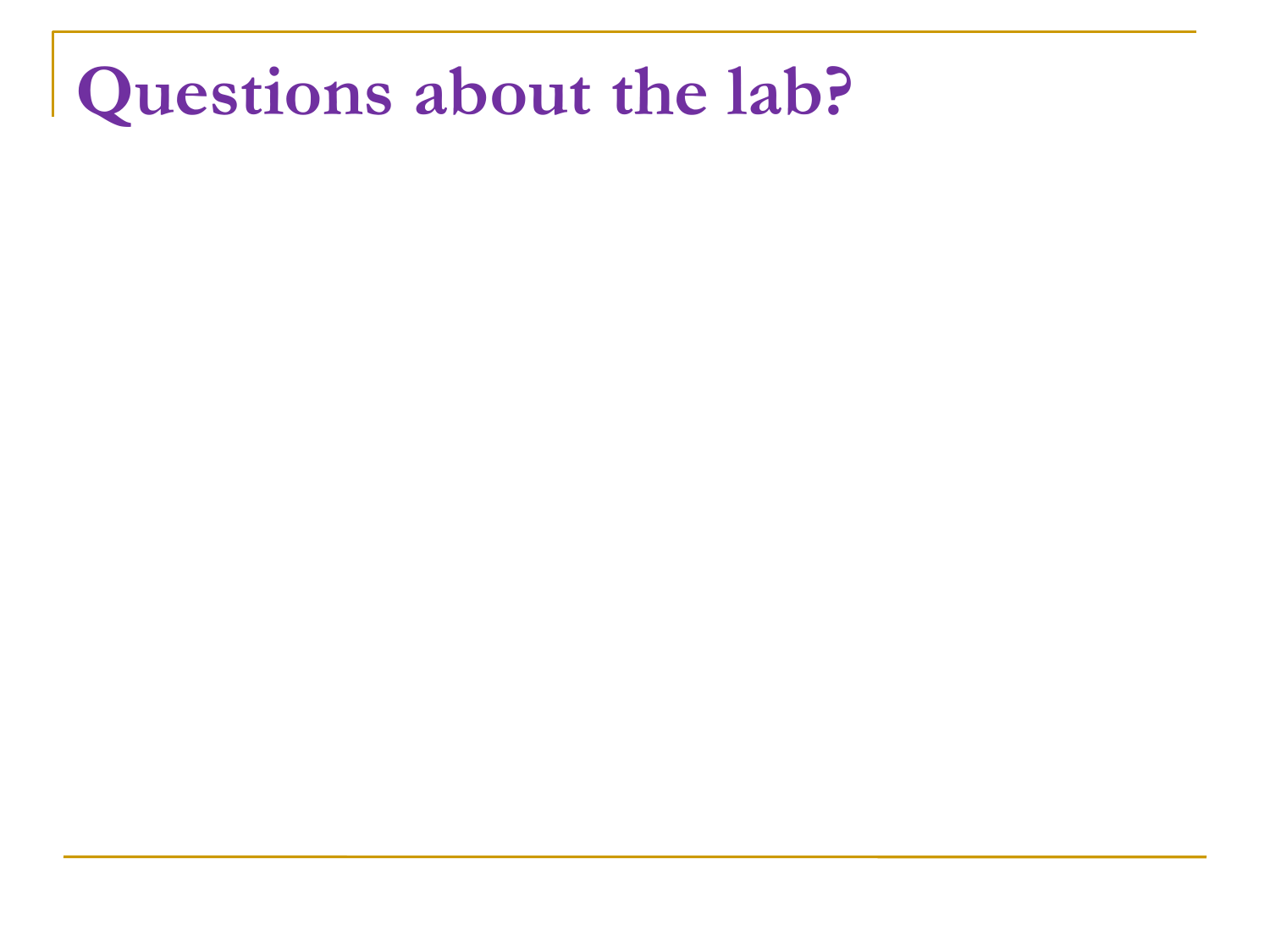#### **General comments about the lab**

- Make sure you are answering the question asked and answering them completely/accurately
	- ❑ Decimal points
- When I ask you to **predict** I mean it. I won't mark you off for being wrong so don't fake your "prediction"
- Try to be as clear as possible in your written answers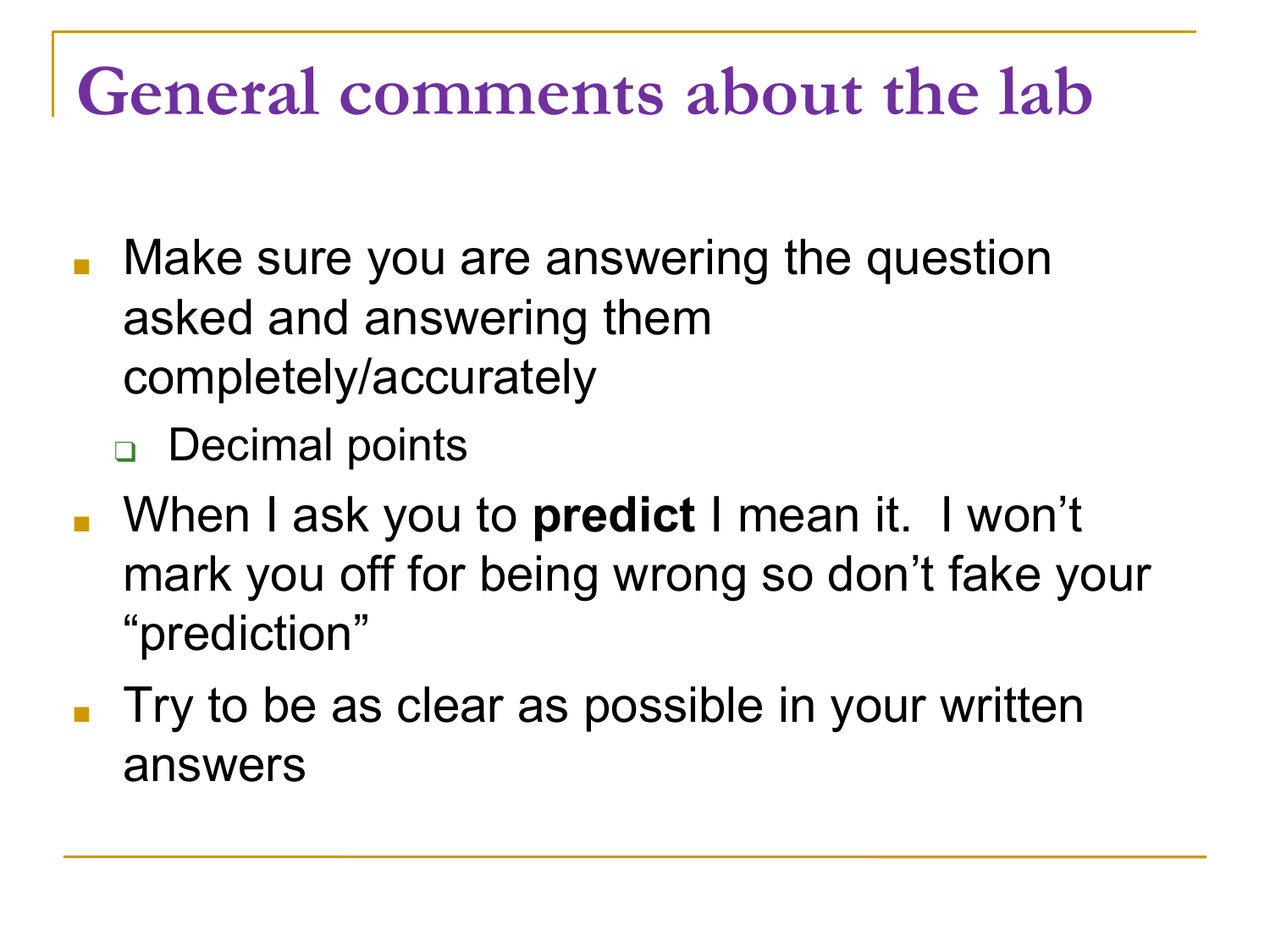#### **General comments about the lab**

- How many base mathematical operators did we study in lab yesterday?
- Which one was the most confusing to you?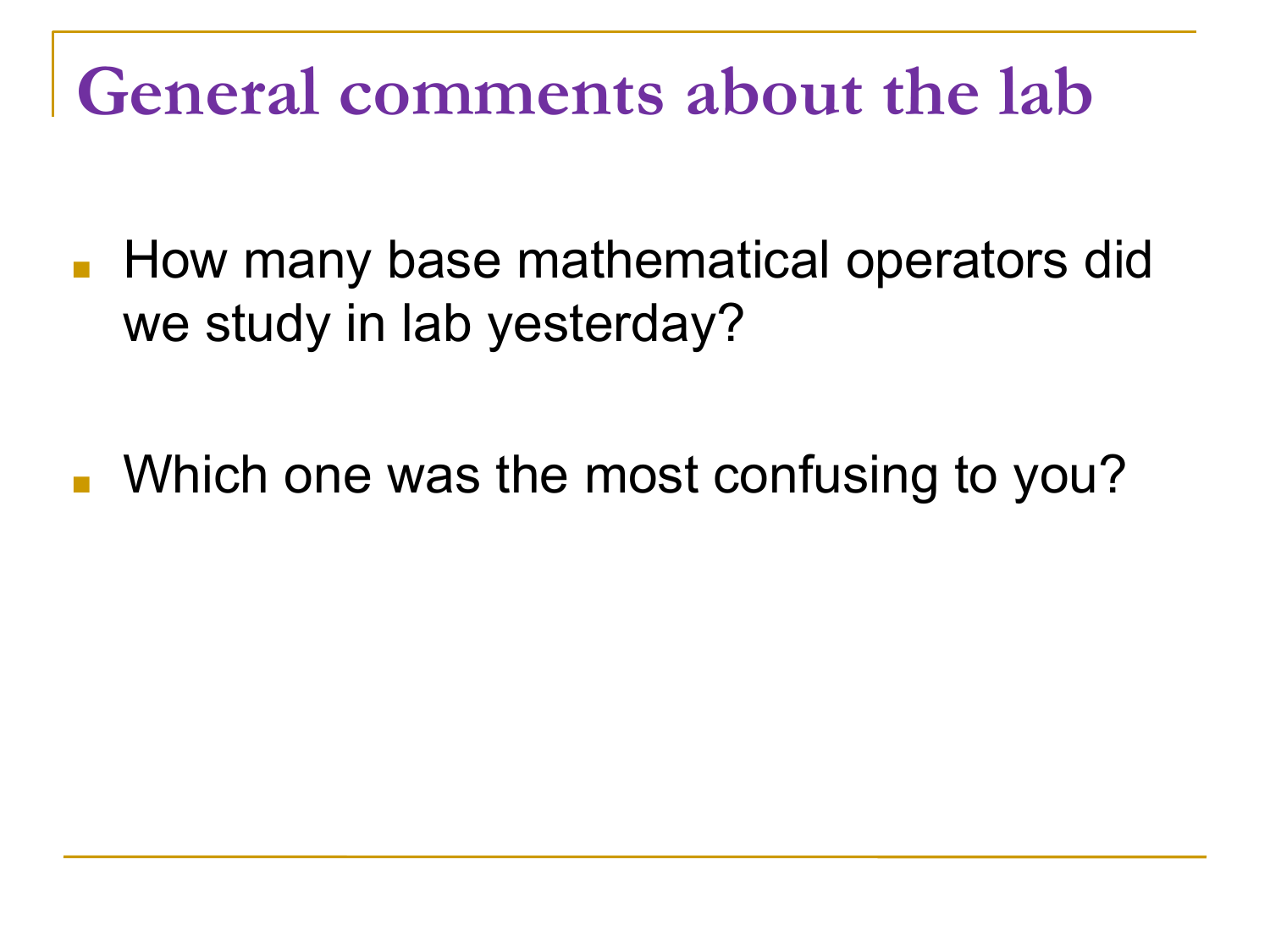# **Operators**

- addition : **+**
- subtraction: **-**
- multiplication: **\***
- division
	- ❑ quotient: **/**
	- ❑ Integer quotient: **//**
	- ❑ remainder: **%**
	- exponentiation: **\*\***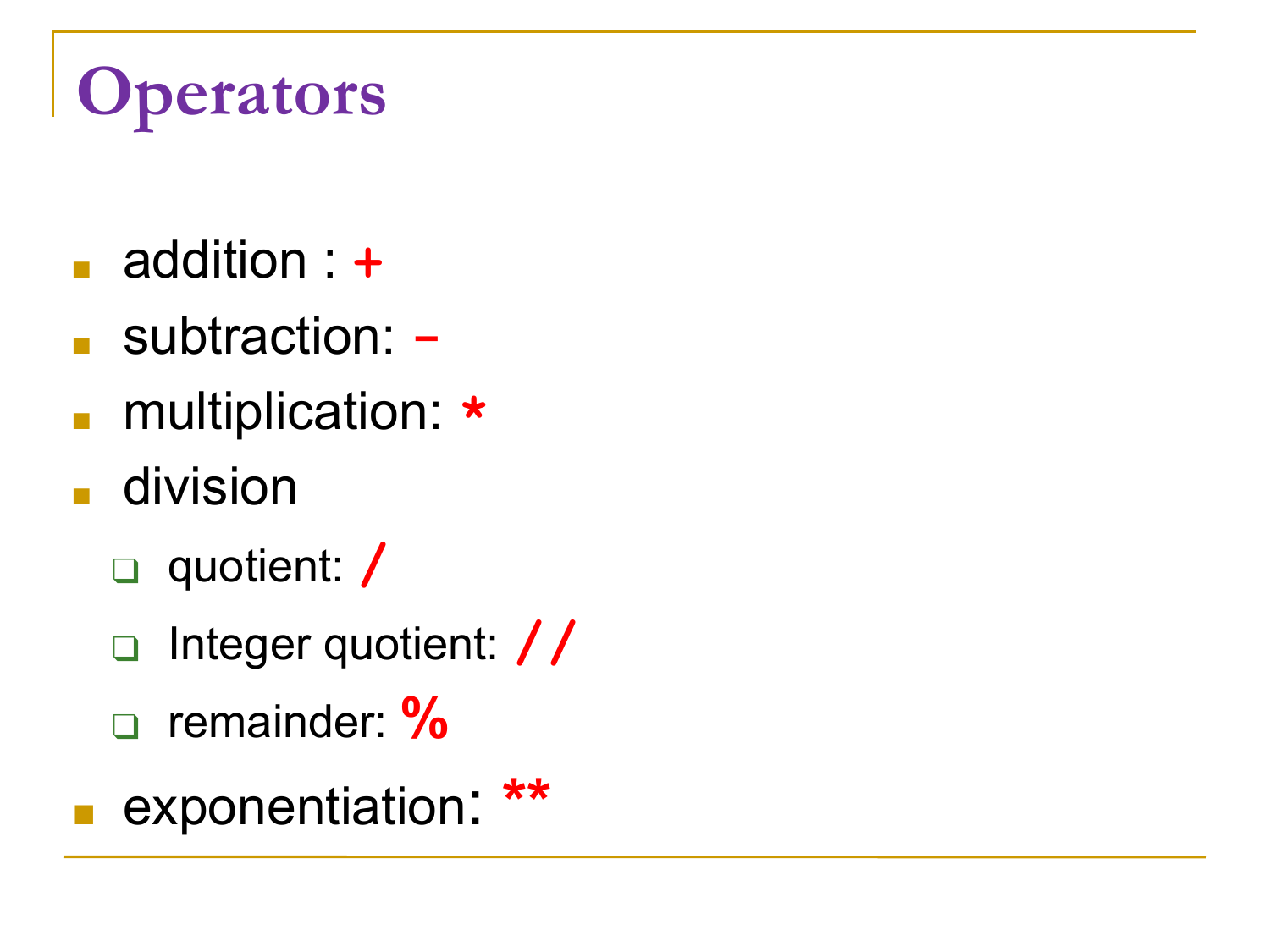### **New material (and some review):**

- **Literals**
- Operator precedence
- Variables
	- ❑ naming conventions
	- ❑ assignment statement
- Constants
- Data types
	- ❑ common types; type conversion
- Using Python IDLE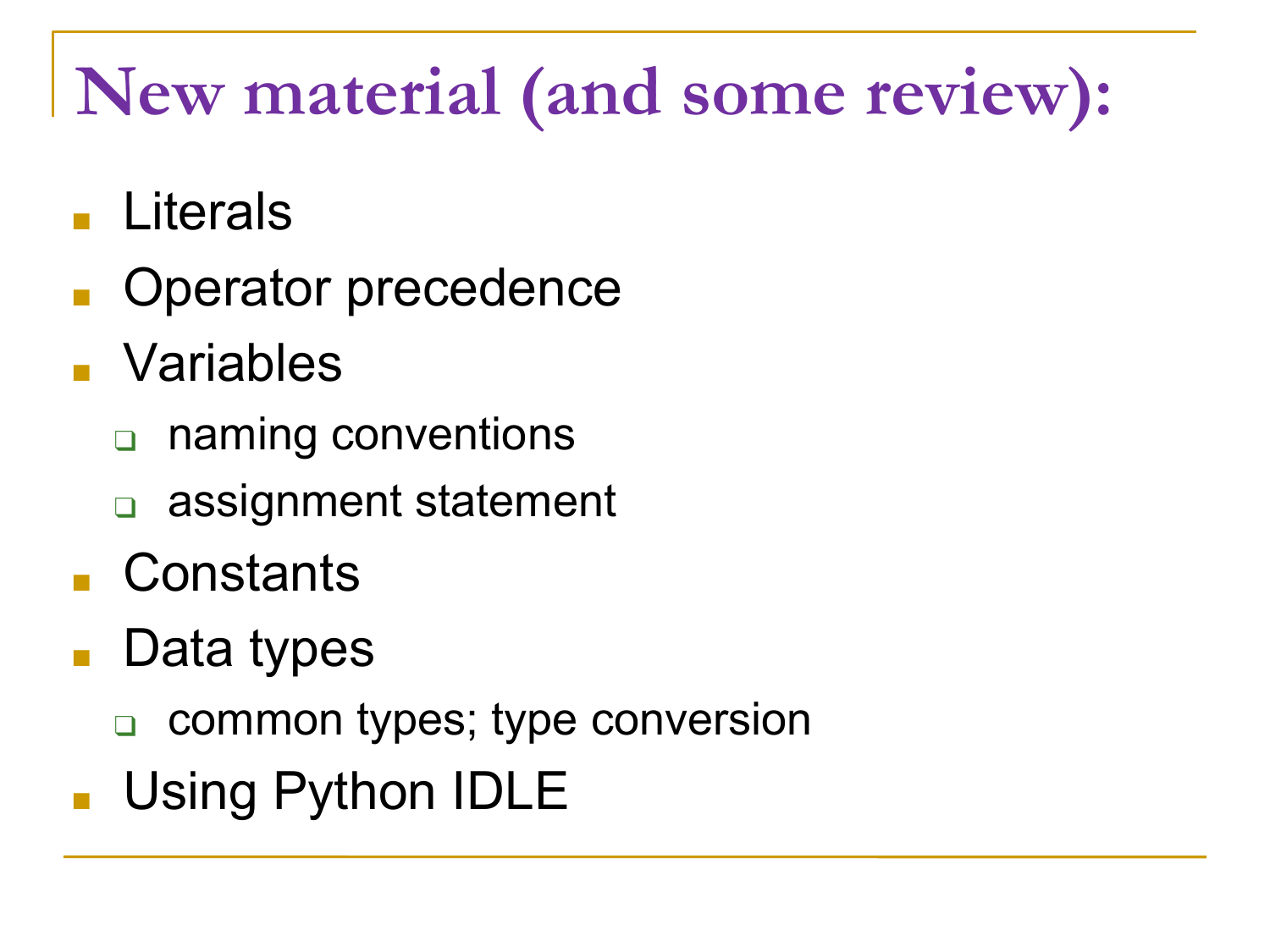#### **Literals**

- Literal is a programming notation for a fixed value.
- For example, 123 is a fixed value, an integer
	- ❑ it would be "weird" if the symbol 123's value could change to be 3.14!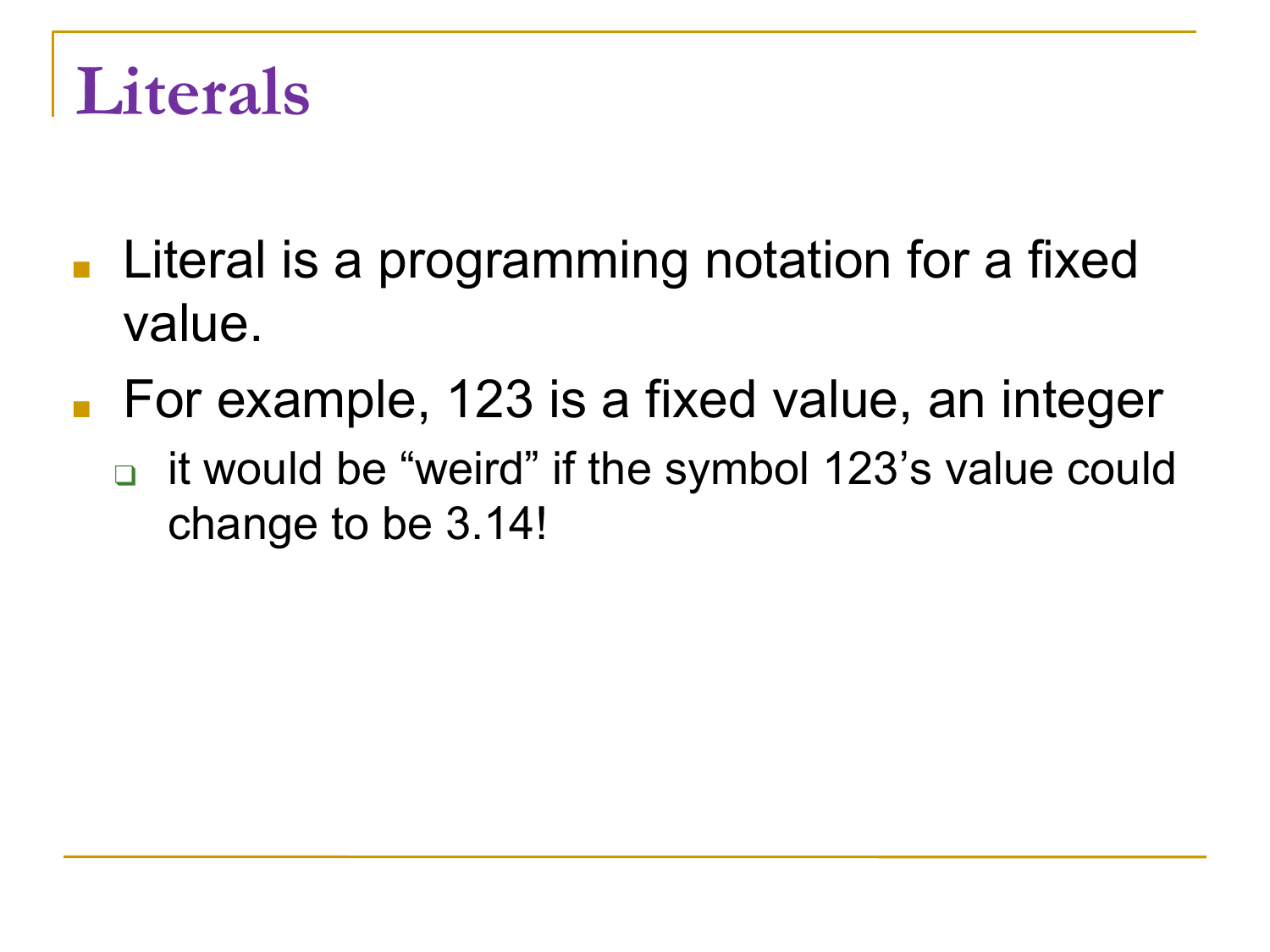#### **Number literals**

- By default, IDLE assumes that anything without a décimal is an integer.
	- $> 2$ 2
	- $> -5$
	- -5
- By default, IDLE assumes that anything with a décimal is a floating point number. > 3.5 3.5  $> -4.0$ 
	- $-4.0$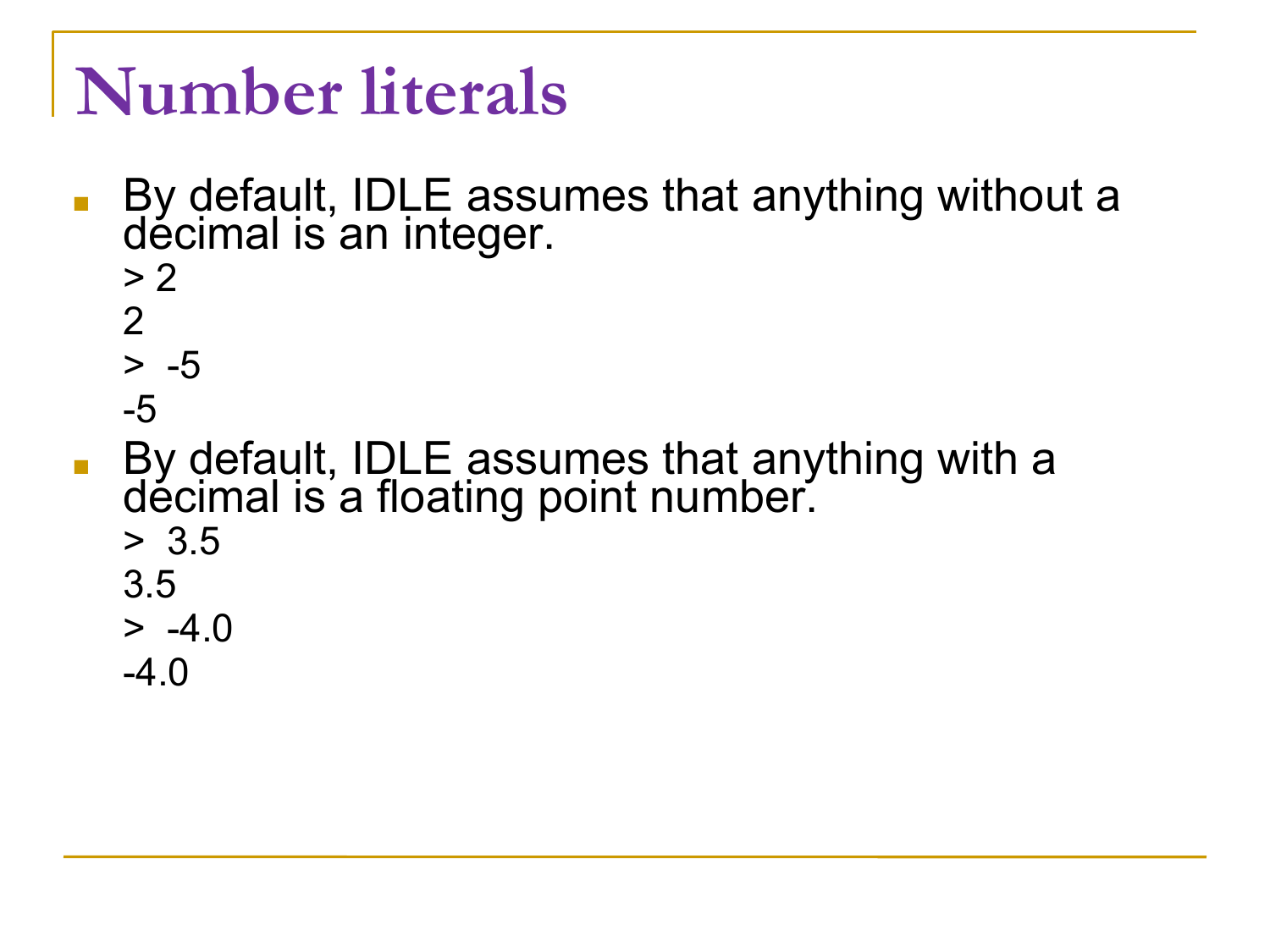## **Operator Order**

- The default evaluation order is
	- ❑ Exponents \*\*
	- ❑ Negation –
	- Multiplication and division  $\star$ , *l*, *ll*, %
	- ❑ Addition and subtraction, +, -
- The default order can be changed
	- ❑ By using parenthesis
	- □  $(3 + 4) * 2$  versus  $3 + 4 * 2$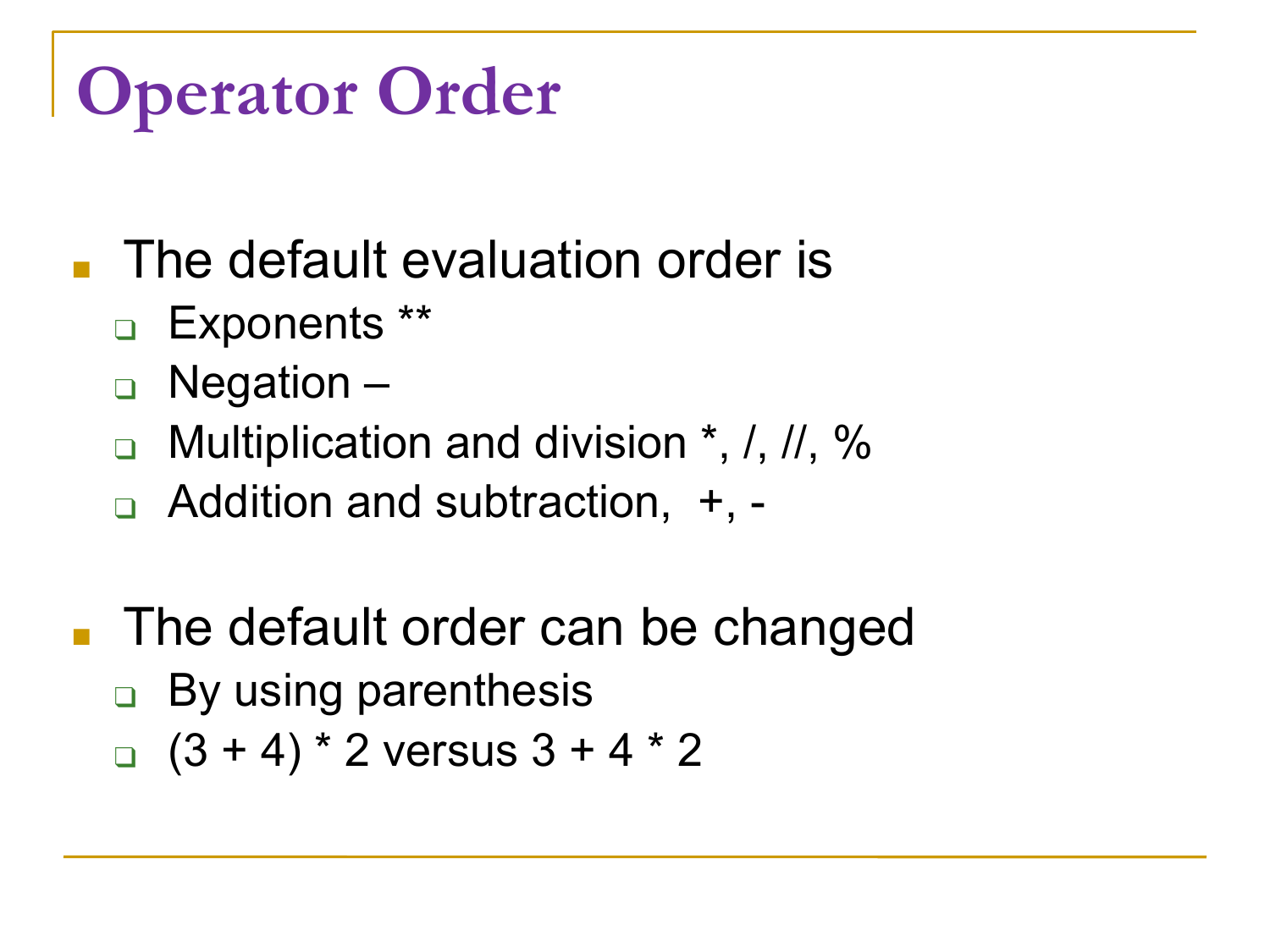### **Math Operator Order Exercise**

- What is the result of
	- $2 + 3 * 4 + 5$
- Where would you add parentheses to make it clear what is happening first
- **How do you change it so that 2 + 3 happens** first?
- How do you change it so that it multiplies the result of  $2 + 3$  and the result of  $4 + 5$ ?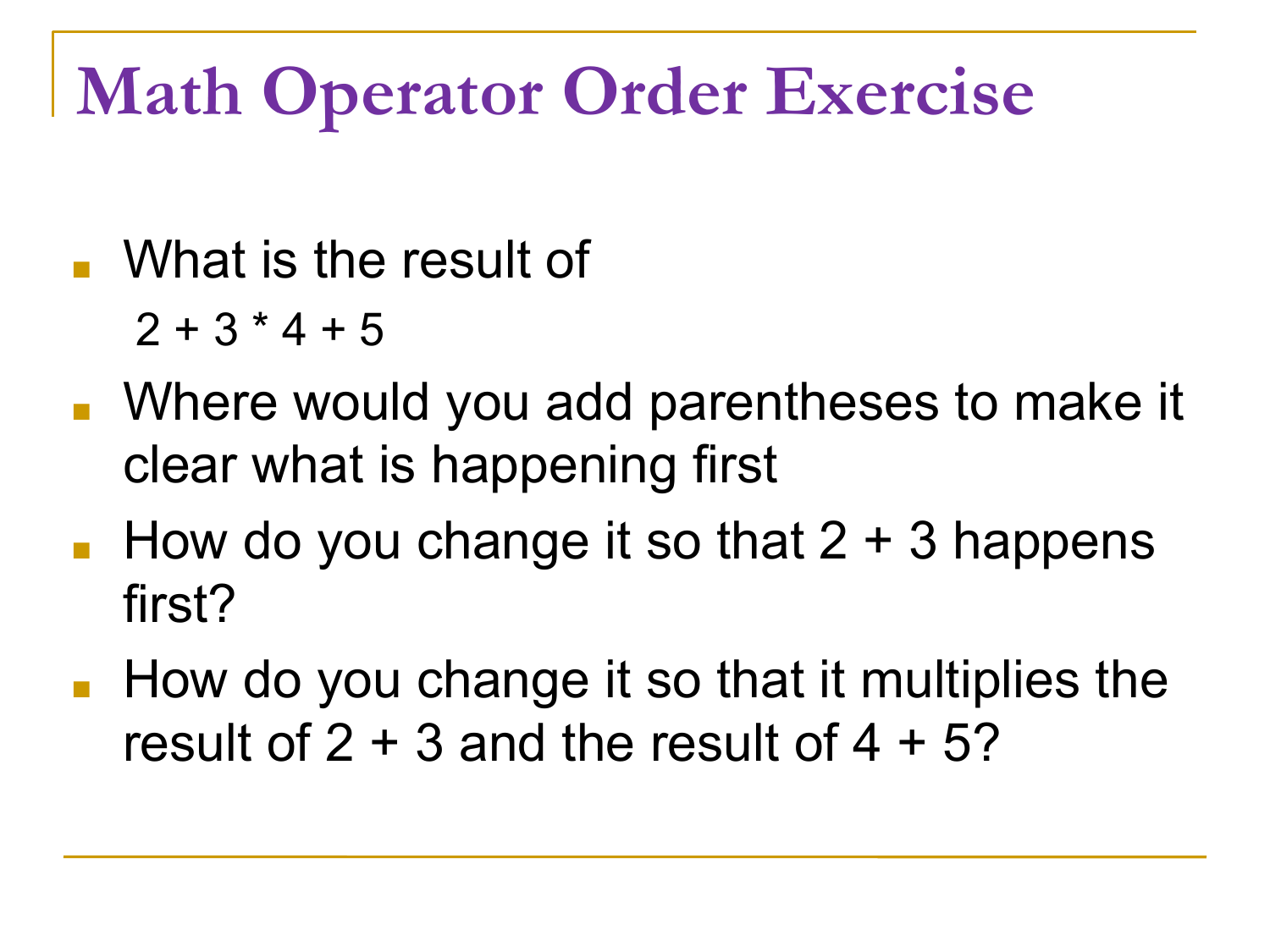# **But we don't often work with JUST literals…**

- Normally when we do calculations we want to store the calculations to use later:
	- □ To do this we need to store values associated with a name (a variable)
- A variable is a name we designate to represent "something" in our program
- We use names to make our program more readable, so that the "something" is easily understood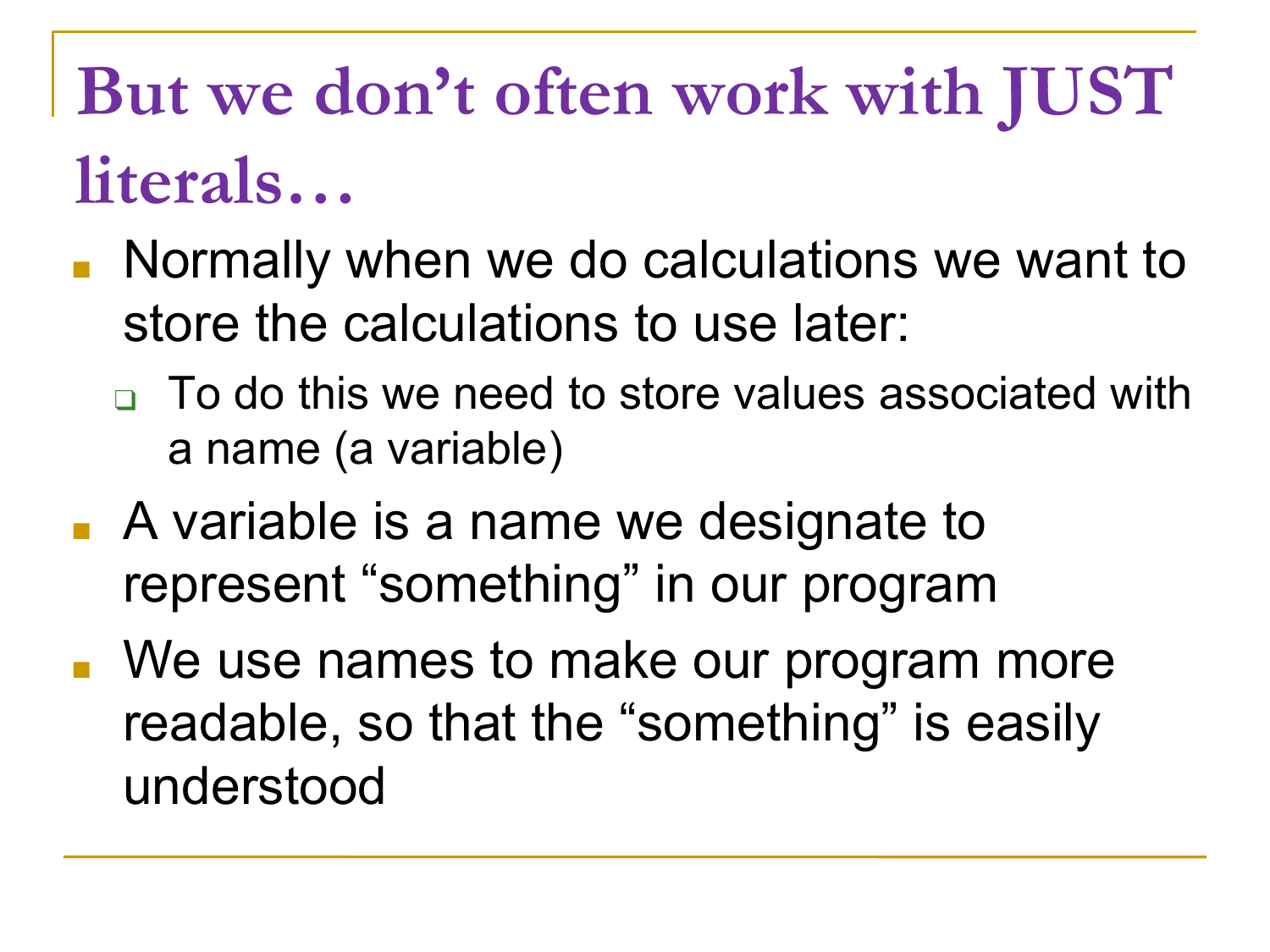### **Python Name Conventions**

- must begin with a letter or
	- ❑ **ab123** is OK, but **123ABC** is not.
- may contain letters, digits, and underscores
	- ❑ **this\_is\_an\_identifier\_123**
- may be of any length
- upper and lower case letters are different
	- ❑ **lengthOfRope** is not **lengthofrope**
- names starting with have special meaning. Be careful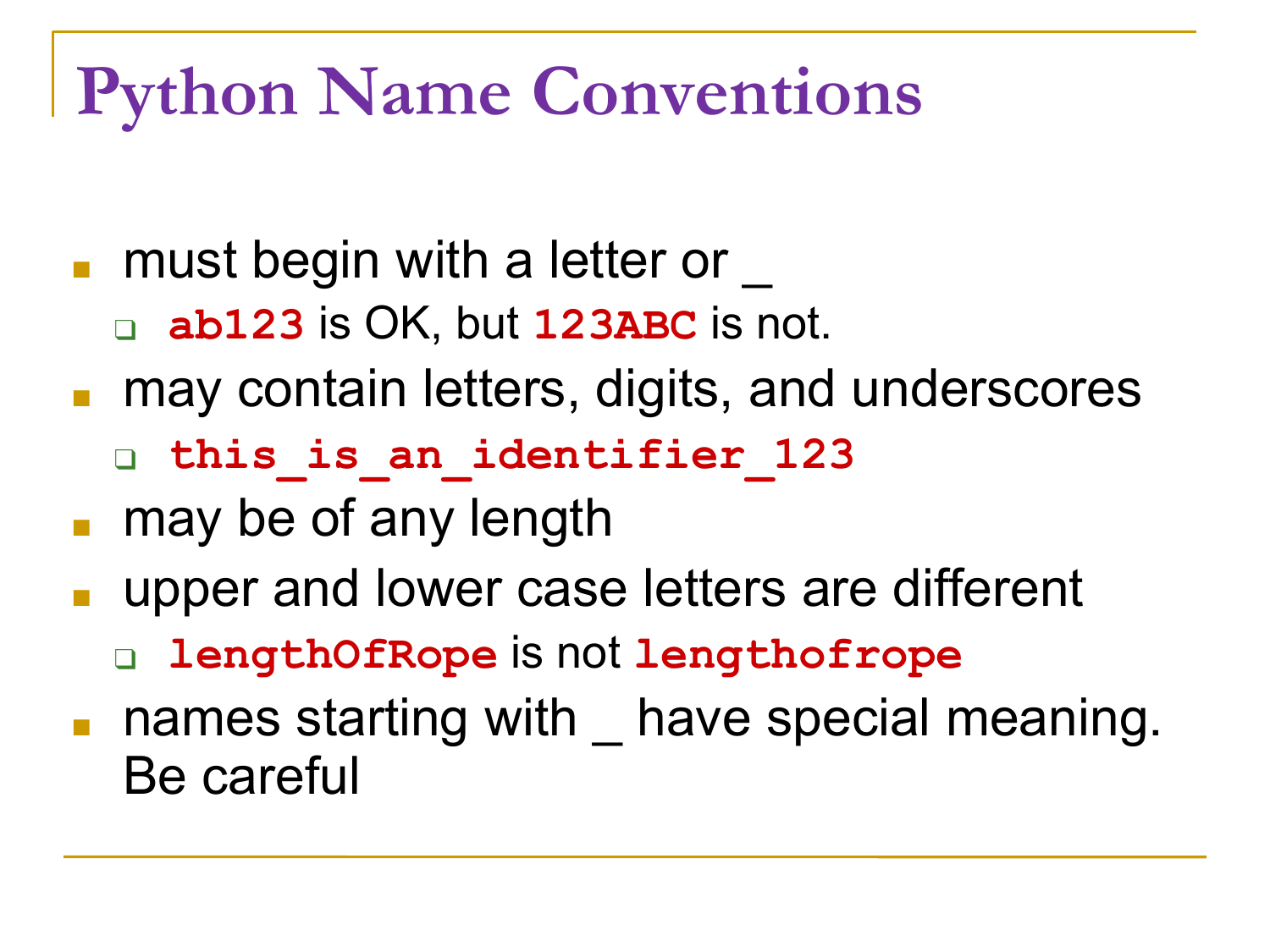## **Variable Objects**

- Python maintains the following for every variable:
	- ❑ variable's name
	- ❑ variable's value
	- ❑ variable type
- A variable is created when a value is assigned the first time. It associates a name and a value
- subsequent assignments update the associated value.
- we say name references value
- A variable's type depends on what is assigned.

$$
X = 7
$$
   
Name   
Value   
7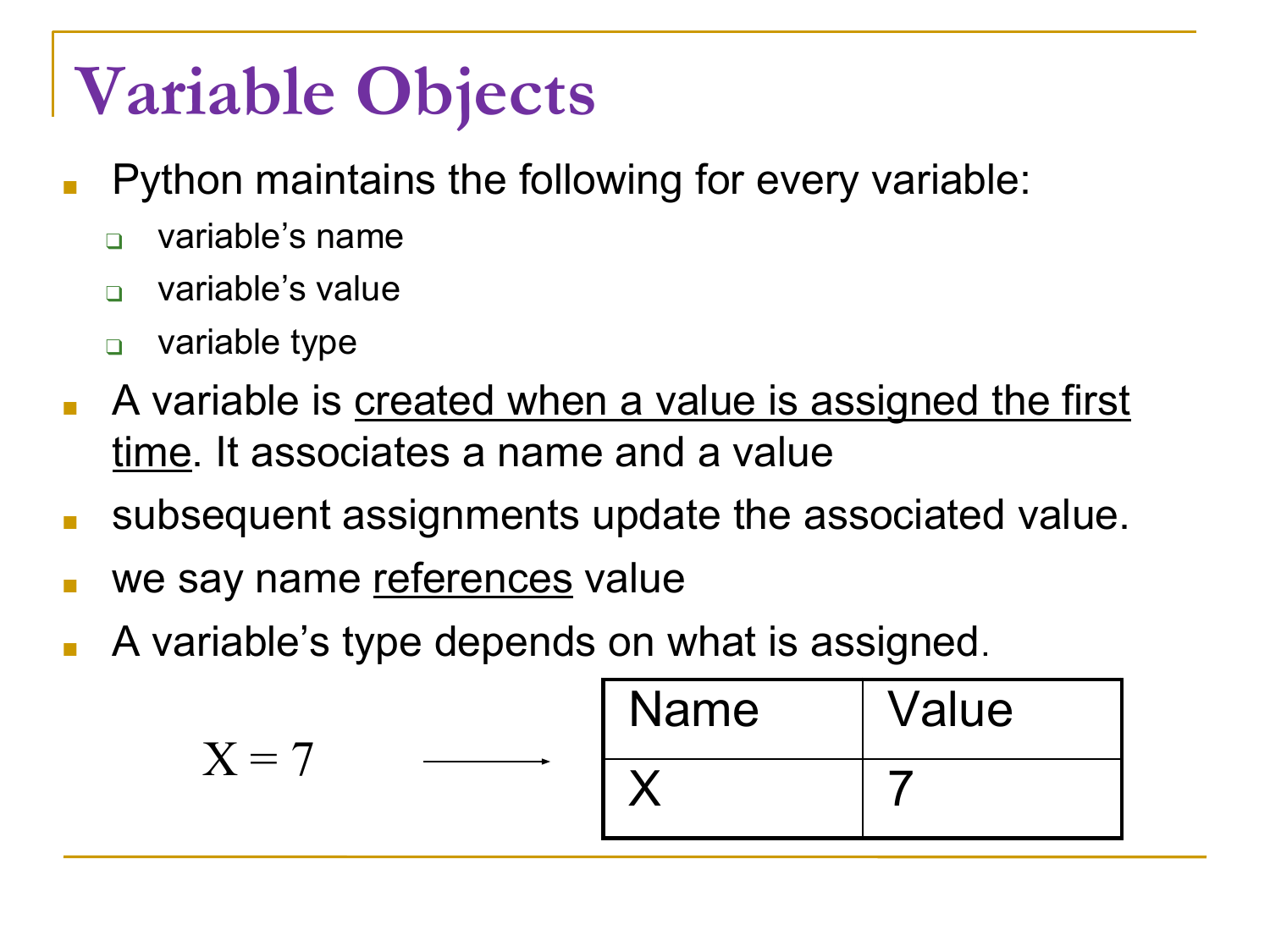### **When = Doesn't Mean Equal**

- It is most confusing at first to see the following kind of expression:
	- $\Box$  myInt = myInt + 7
- You don't have to be a math genius to figure out something is wrong there.
- What's wrong is that **=** doesn't mean equal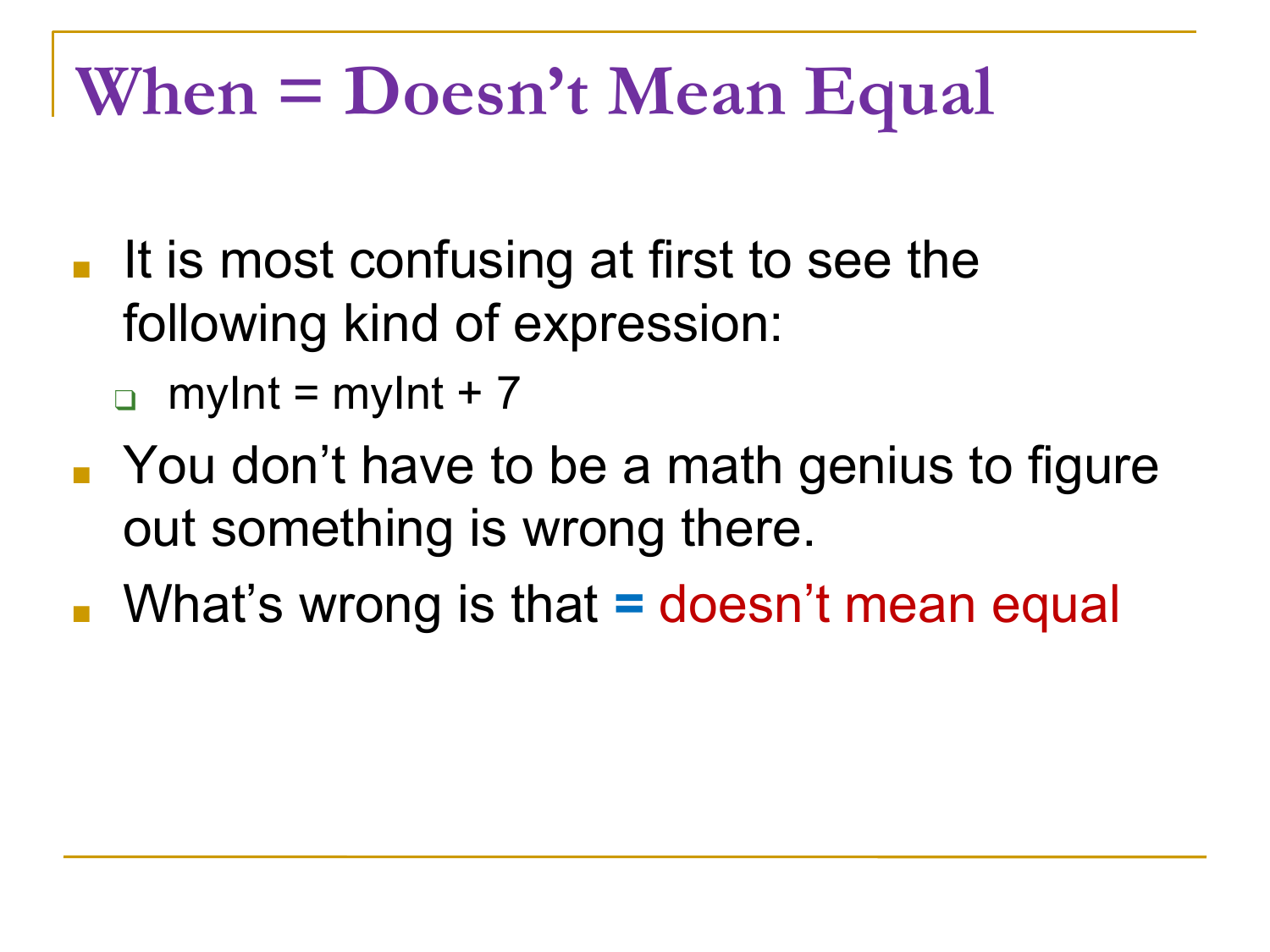```
= is assignment
```
- $\blacksquare$  In many computer languages,  $\equiv$  means assignment.
	- $myInt = myInt + 7$
	- $\Box$  lhs = rhs
- What "assignment" means is:
	- evaluate the expression on the rhs of the  $=$
	- take the resulting value and associate it with the name on the lhs (or copy the value into the variable on the left)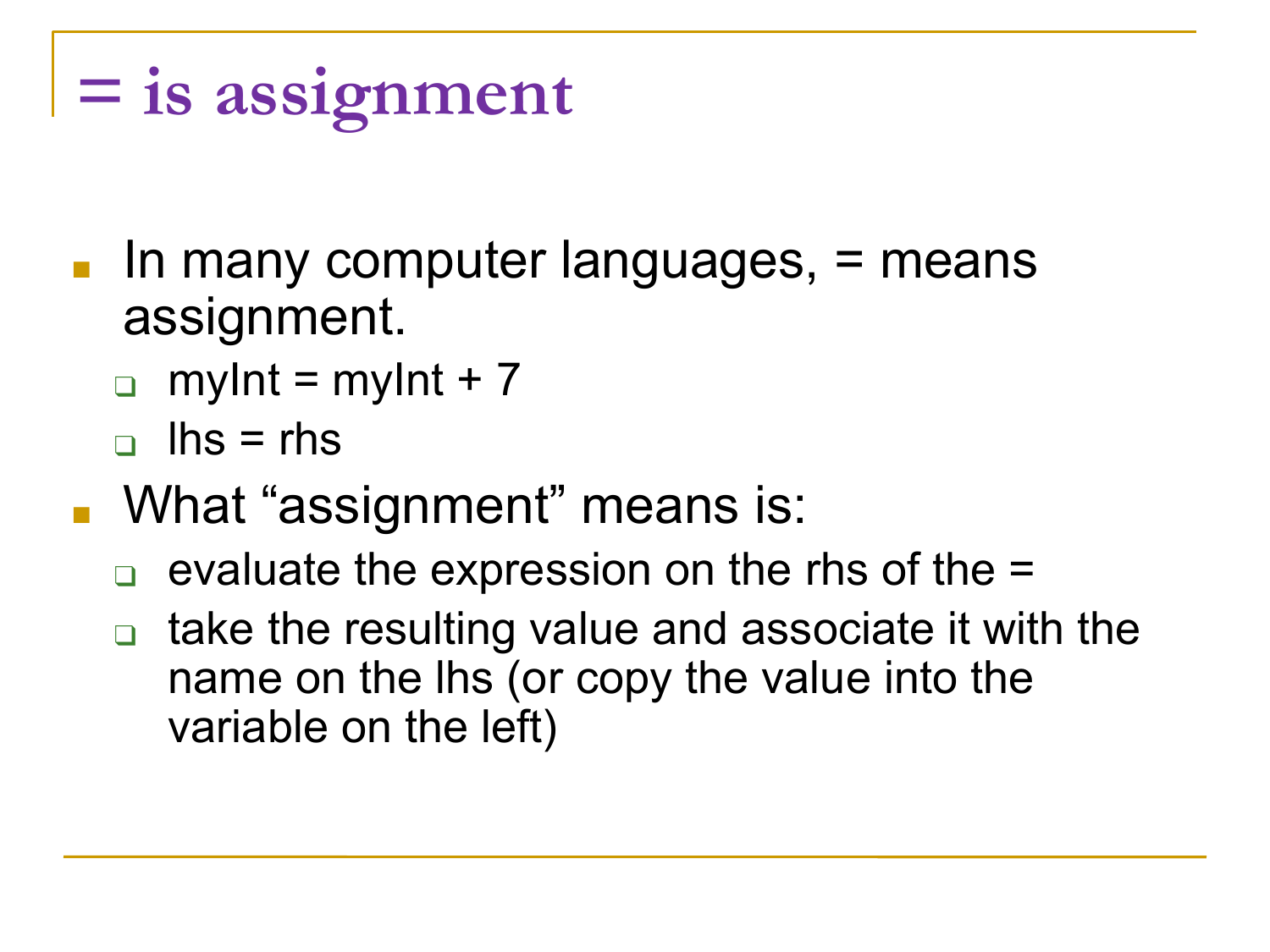#### **More Assignment**

- **Example:**  $x = 2 + 3 * 5$ 
	- ❑ evaluate expression (2+3\*5): 17
	- $\Box$  change the value of x to reference 17
- **Example (y has value 2):**  $y = y + 3$ 
	- evaluate expression (y+3): 5
	- change the value of y to reference 5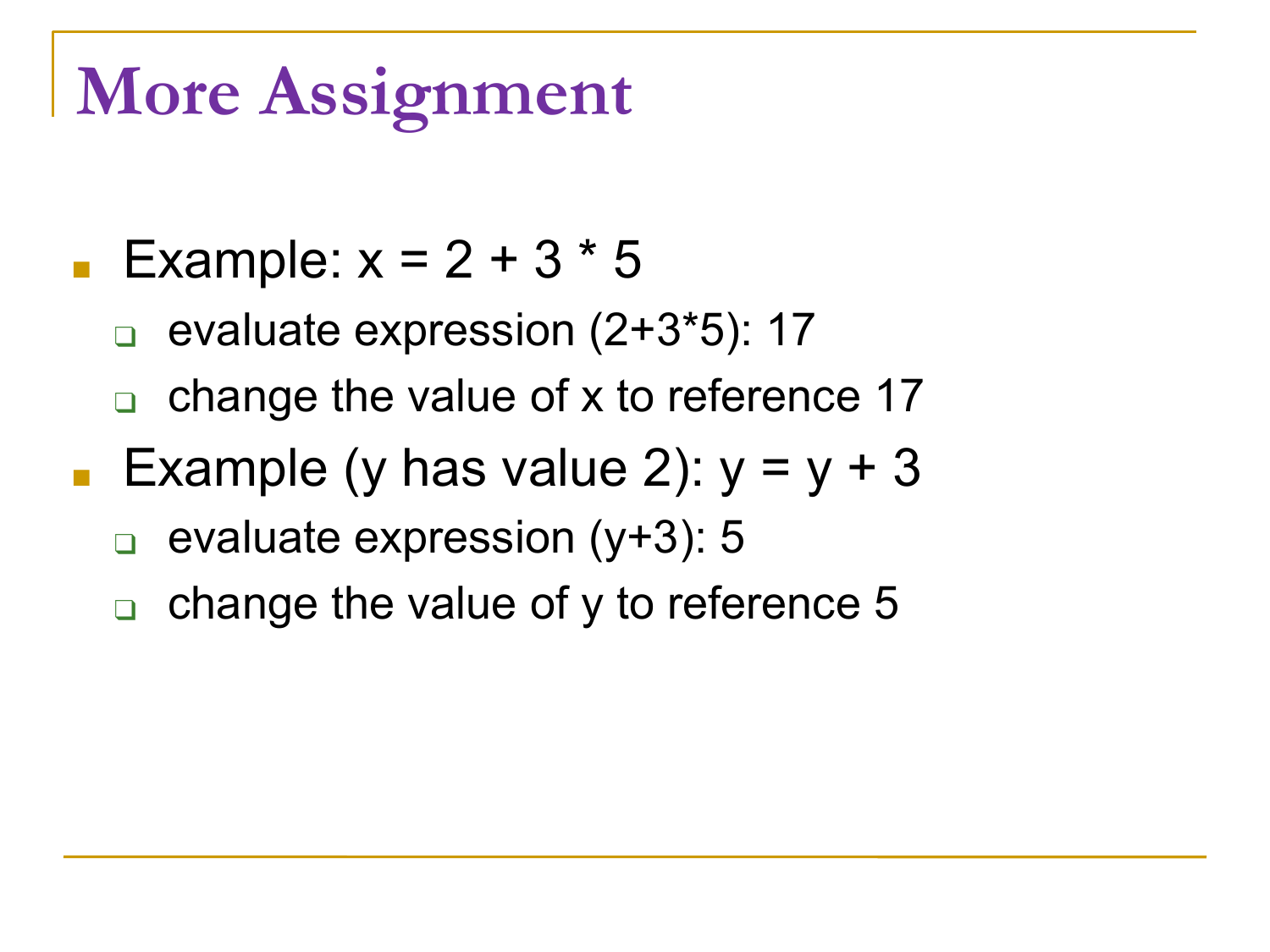### **Constants**

- We can now introduce constants
	- □ Written in ALL\_CAPS\_STYLING
	- Holds values that don't change throughout your program
- Why would we want to use constants?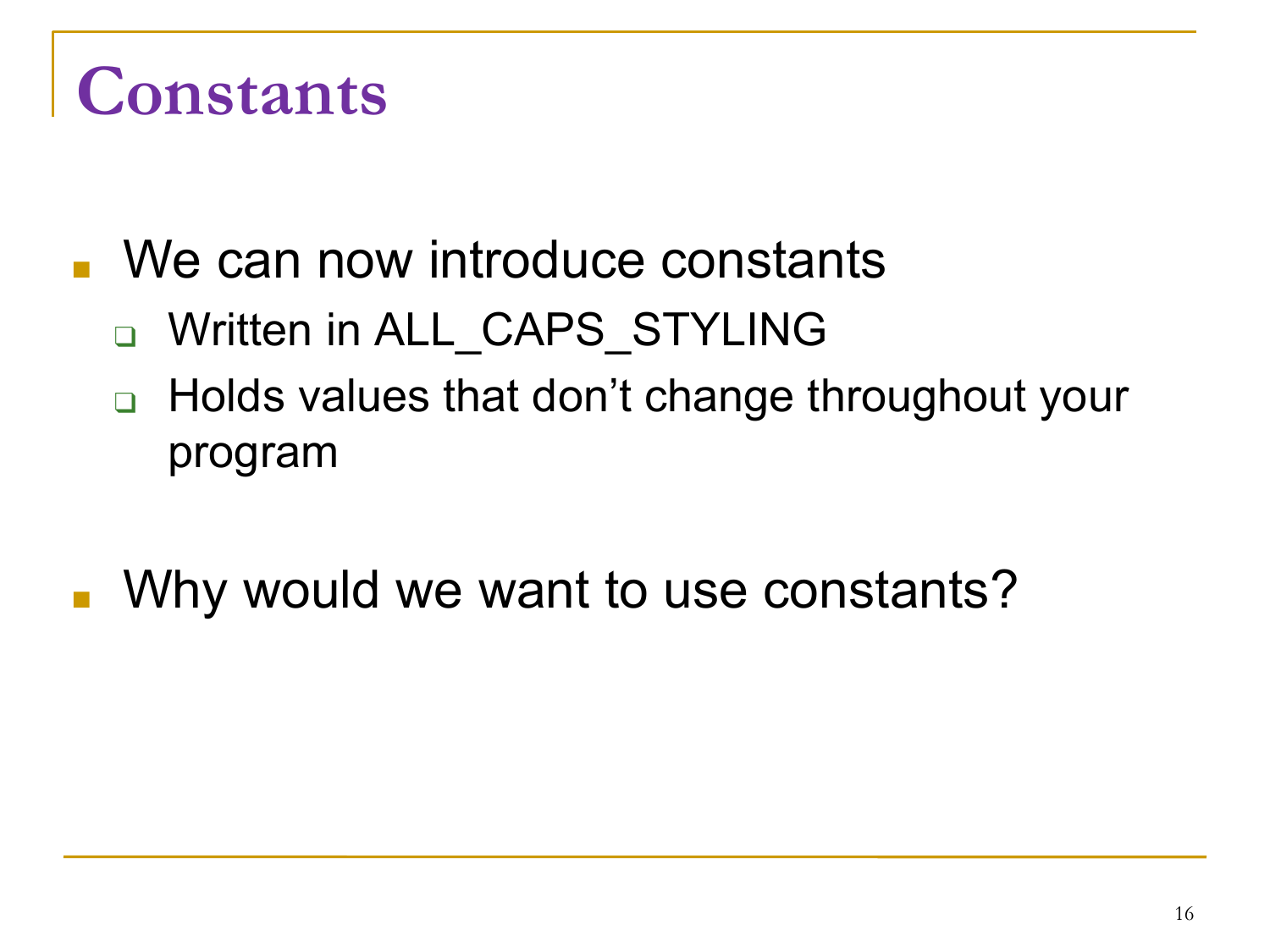# **Variables and Types**

- Python does not require you to pre-define the type of a variable
- What type a variable holds **can** change
	- ❑ Unlike other programming languages…
- However, once a variable has a value it's type matters a lot!
	- $\Box$  Is x+3 legal?
- Thus proper naming is important!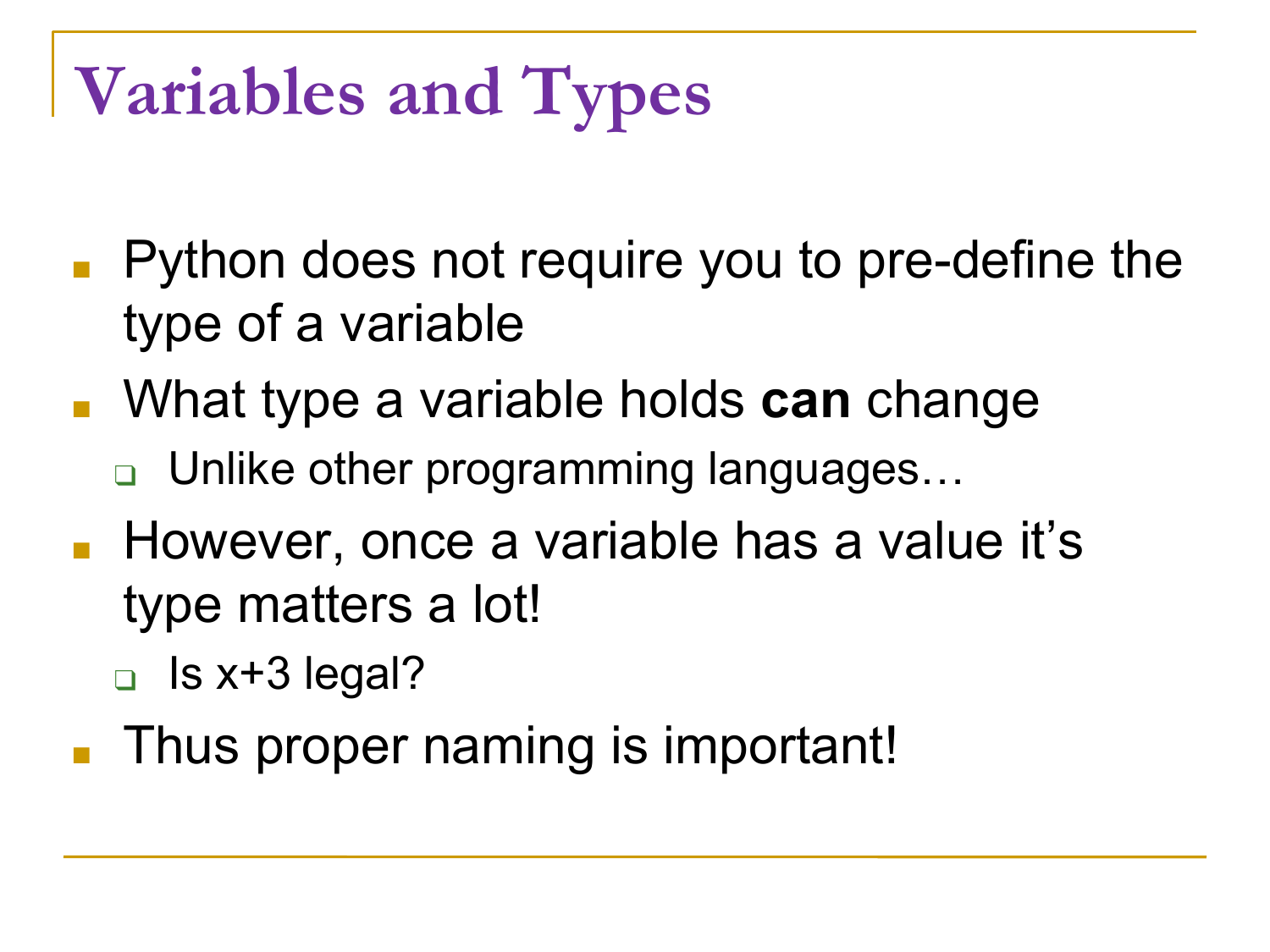# **Examples**

- $\blacksquare$  For example, you can't use the  $+$  operator with a string and an int
	- $\Box$  >>> "Sergey"+42
	- ❑ Python tries to convert one operand to the other operand's type
- $\blacksquare$  What about the  $+$  operator with a float and an int?
	- $\Box$  >>> 4.1 + 3
	- $\Box$  >>> 3 + 4.1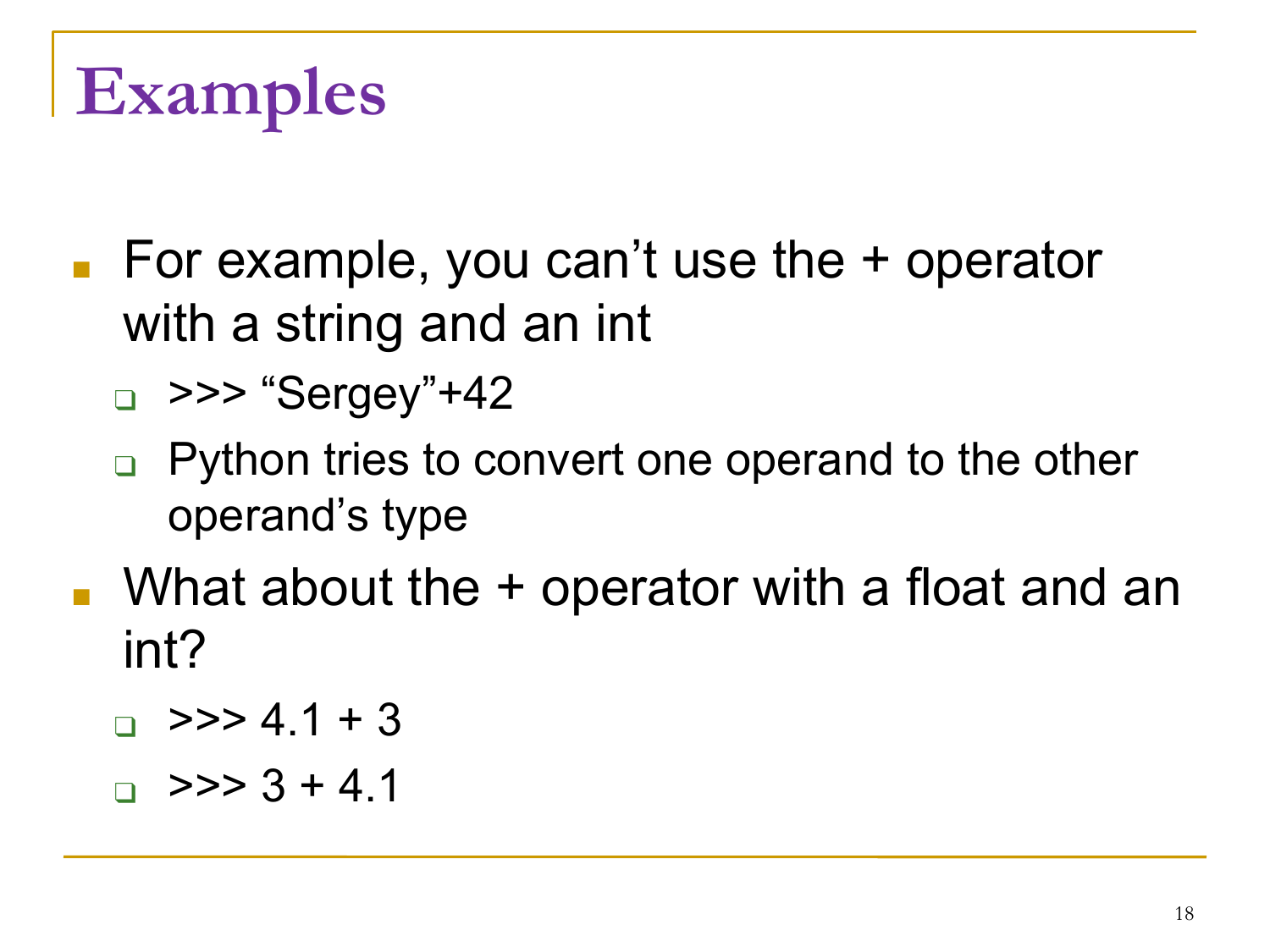# **Python "Types"**

- integers: 5
- floats: **1.2**
- Booleans: **True (note the capital)** 
	- ❑ Boolean named after Mathematician George Boole
- strings: "anything" or 'something'
- $lists:$  [,]:  $[ 'a', 1, 1.3 ]$
- others we will see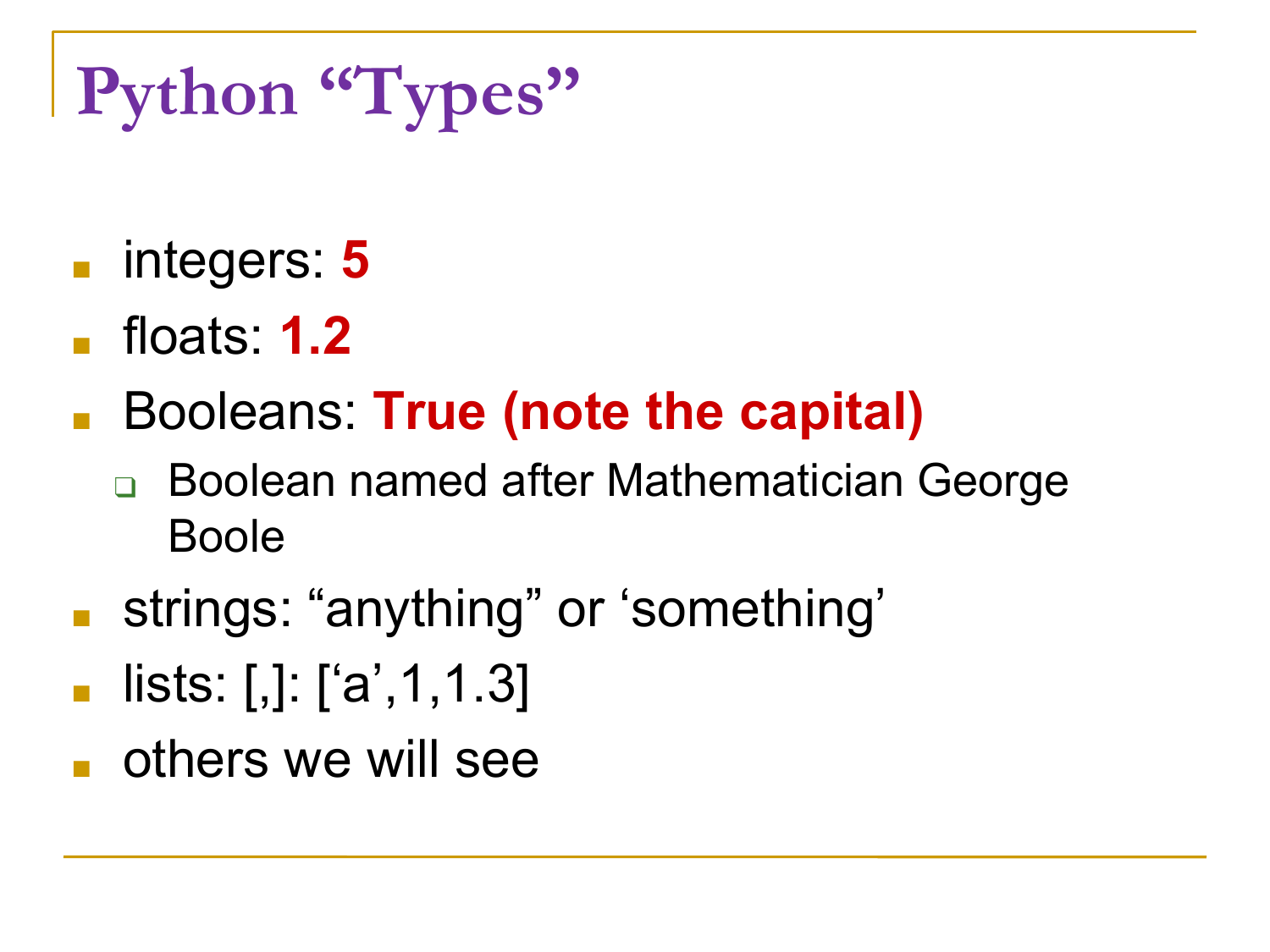# **Use of quotation marks with String**

#### **type**

- Python allows the use of either
	- ❑ Single quotes
		- 'This is a single quote sentence'
	- Double quotes
		- "This is a double quote sentence"
	- ❑ Triple quotes
		- These are most often used when writing comments that span over several lines."""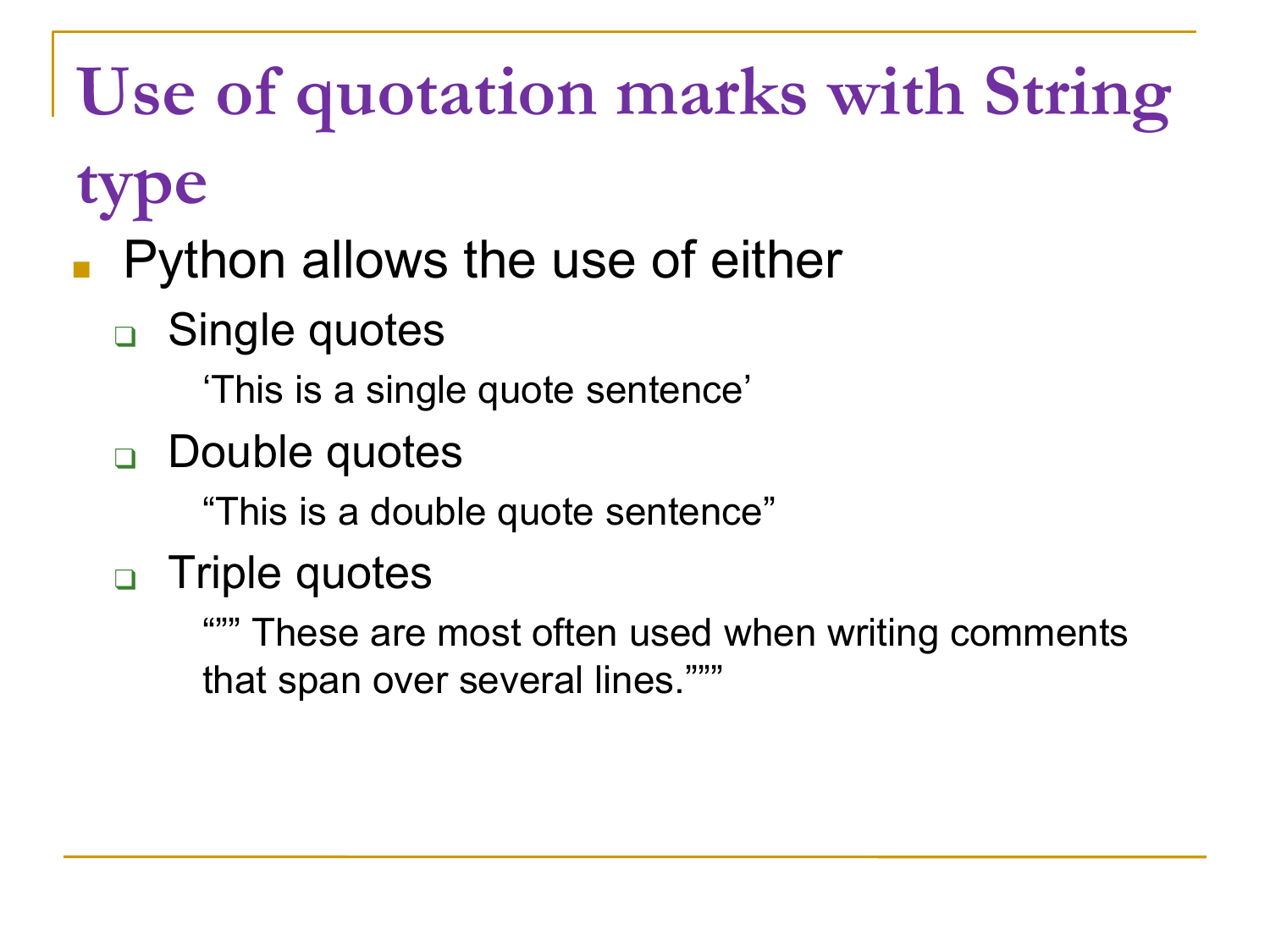## **What is a Type?**

- A type in Python essentially defines two things:
	- Internal structure of the data (what it contains)
	- Kinds of operations you can perform
- Different *methods* are associated with different types of data
	- $\Box$  >>> abc.capitalize()
		- Method you can call on strings, but not integers
		- **Have you seen something like this before?**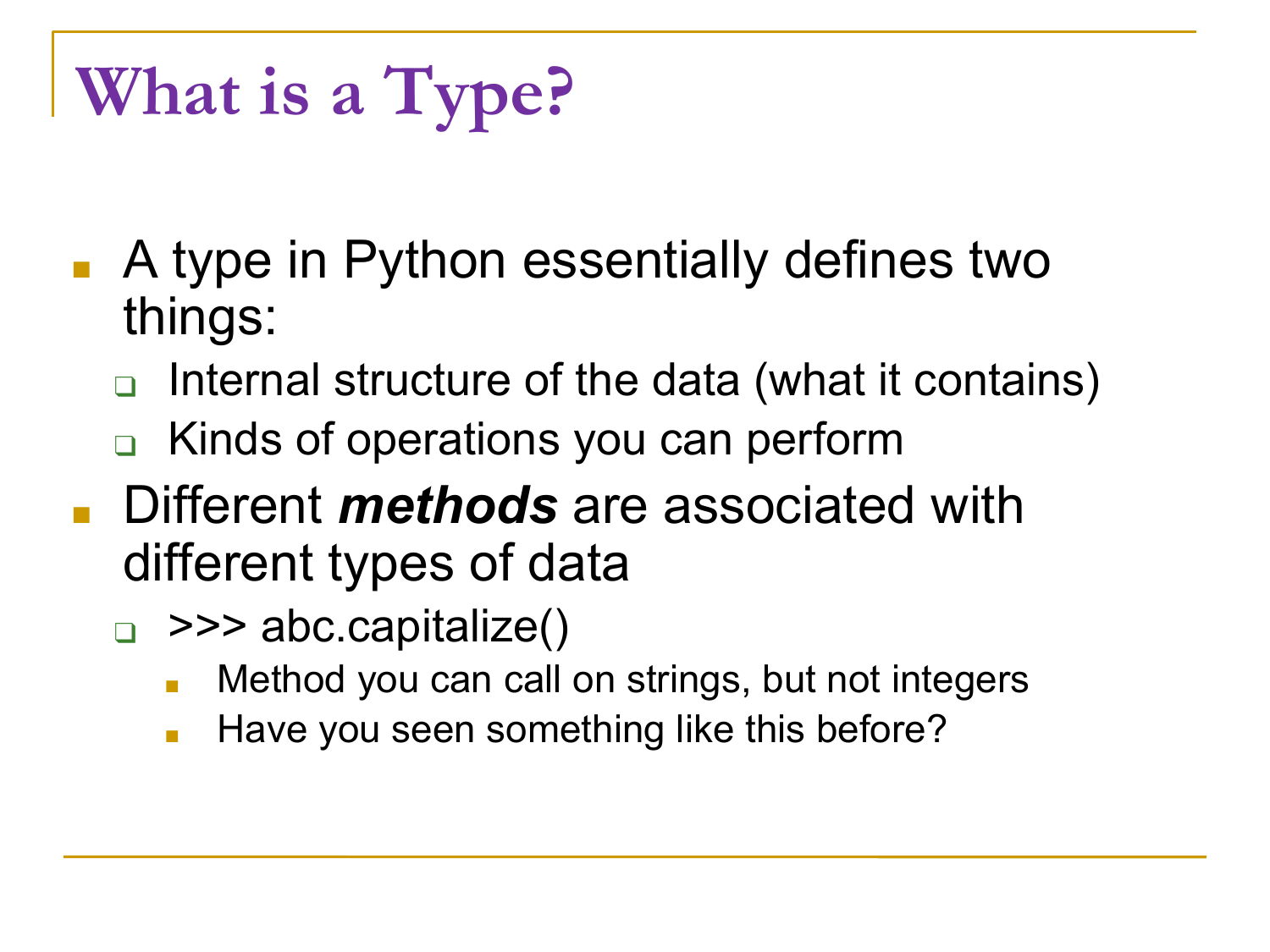# **Converting Types**

- A character '1' is not an integer 1.
- You need to convert the value returned by the input() command (characters) into an integer
	- $\Box$  >>> inputString = "123"
	- $\Box$  >>> inputInteger = int(inputString)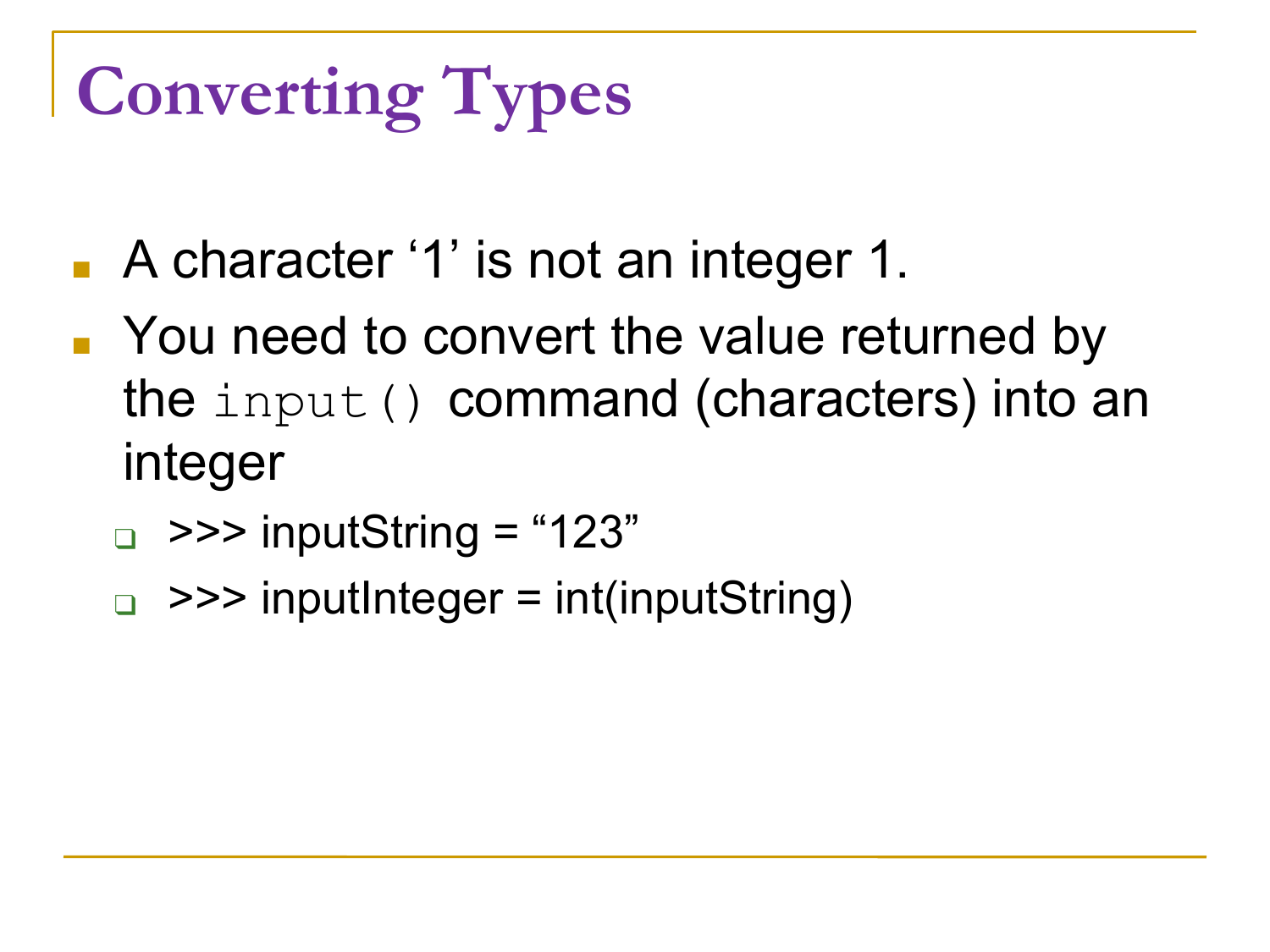# **Type Conversion**

- $\blacksquare$  int(someVar) converts to an integer
- float(someVar) converts to a float
- str(someVar) converts to a string
- should check out what works:
	- $int(2.1) \rightarrow 2$ ,  $int('2') \rightarrow 2$ , but  $int('2.1')$  fails
	- float(2)  $\to$  2.0, float('2.0')  $\to$  2.0, float('2')  $\to$  2.0, float(2.0)  $\rightarrow$  2.0
	- ❑ str(2) → '2', str(2.0) → '2.0', str('a') → 'a'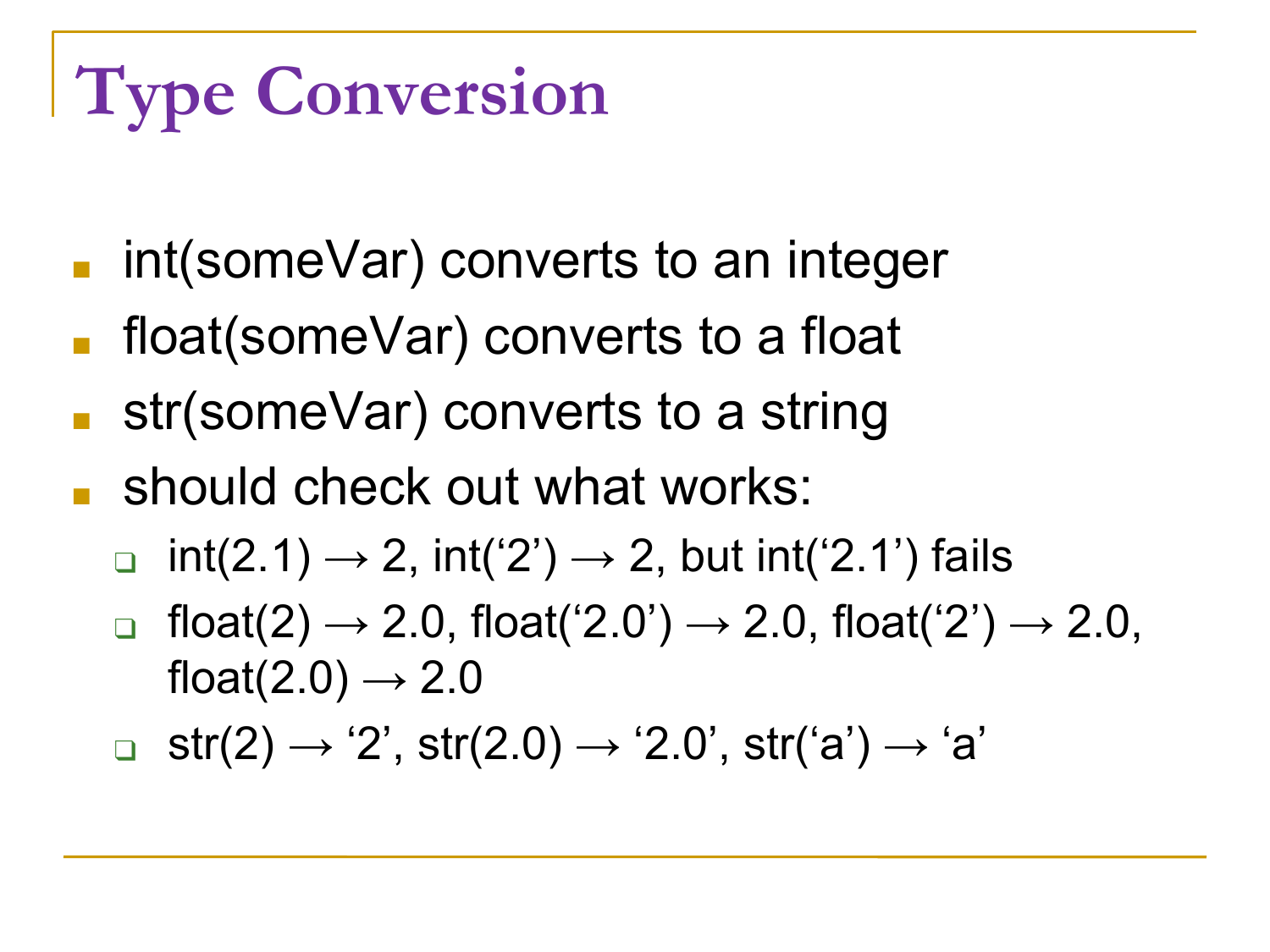## **Knowing the type**

■ Since the type of data stored in a variable can change, Python let's us ask what the current type is:

type(variableName)